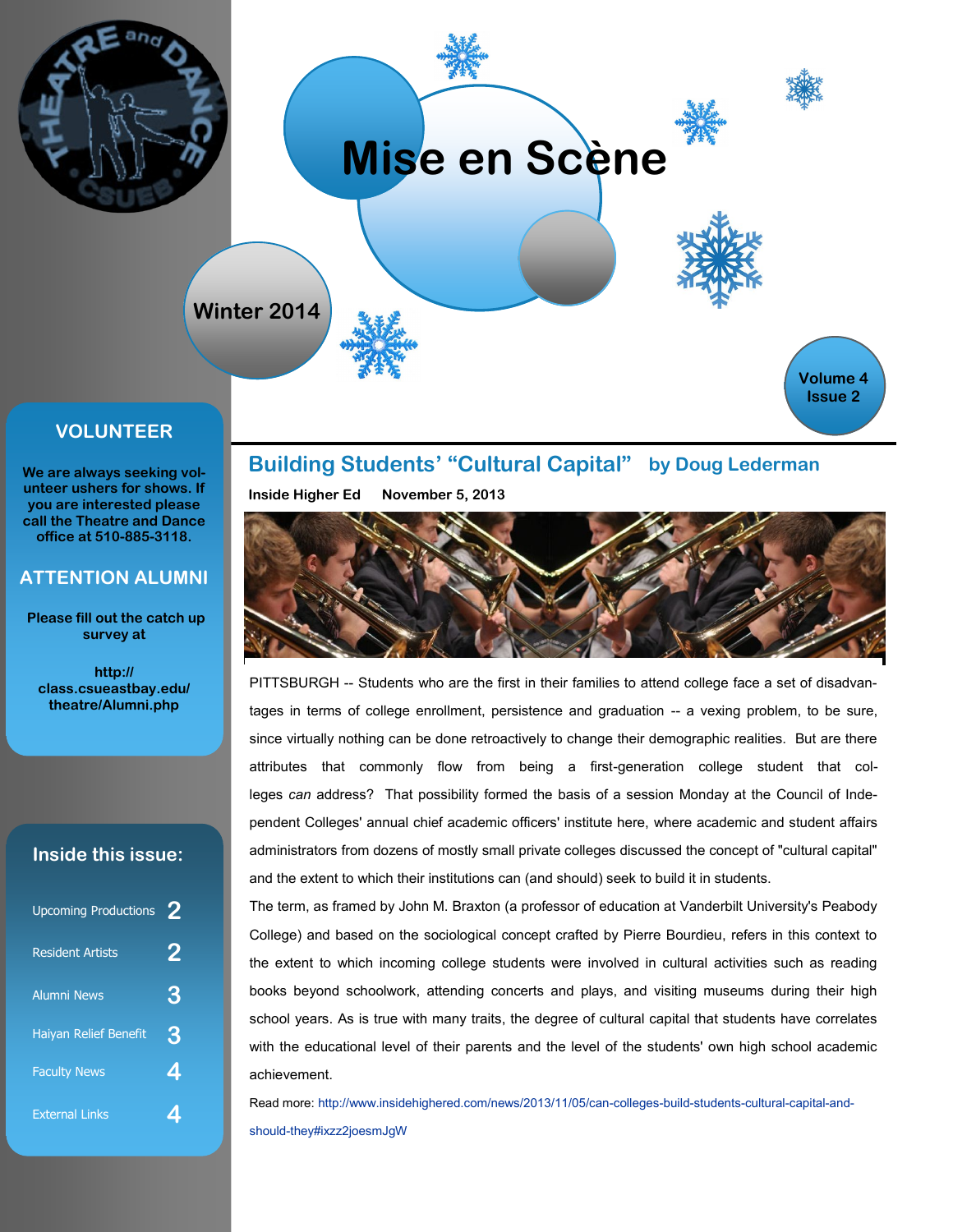# **Upcoming Productions**

**March 7, 8, 14, 15 @ 8 PM March 16 @ 2 PM** 

**CSUEB Dance Ensembles**

**May 2, 3, 9, 10 @ 8PM** 

**May 11 @ 2 PM** 

**Annual performance fusing theatre and dance** 

**May 30**





## **BOX OFFICE INFO**

**Phone: 510-885-3118** 

## **PURCHASE IN ADVANCE**

## **www.csueastbaytickets.com**

**Tickets are also available on the Hayward campus at the Pioneer Book Store**



Our November resident artists included Trina Nahm-Mijo and Taupouri Tangaro, both from Hawaii. They presented a lecture on Contemporary Dance as *A Tool for Social Change* and an open workshop in *Traditional Hawaiian Dance/Music and Korean Shamanic Dance*. A professional performance, alongside new work by Bandelion, concluded the residency featuring Trina Nahm-Mijo and Taupouri Tangaro.



Dr. Trina Nahm-Mijo, is a Professor of Psychology, Dance, and Women's Studies since 1979. Nahm-Mijo served as Chair of the Social Science and Humanities Division of Hawai`i Community College from 1996- 2003 and served as Chairperson of the General Education and Public Services Division from 1988-91. Dr. Nahm-Mijo is recognized nationally and internationally as a choreographer and performer who illuminates the poignancy of the human condition and provokes audiences to examine their relationship to social justice. Dr. Nahm-Mijo also was President of the Board of Family Crisis Shelter, Inc. (now Turning Point for Families) for 15 years and has started at least 20 programs and organizations in the area of innovative education, culture and the arts, women's issues and mental health.

Taupouri Tangaro is an assistant professor and department chair of Hawaiian Life styles and H umanities at Hawai'i Community College. He inspires students intellectually and spiritually to strive for excellence in whatever they do. Tangaro sees potential in all his students and takes time to support learning and success in and



outside the classroom. His classes are comprised of Hawai'i CC and UH Hilo students, administrators, faculty, staff and community members. Tangaro "is charged with bridging not only generations, but our sister campuses and our community. He is a visionary." Students that experienced his teaching style and creative genius say that he is "truly a bright and rising star."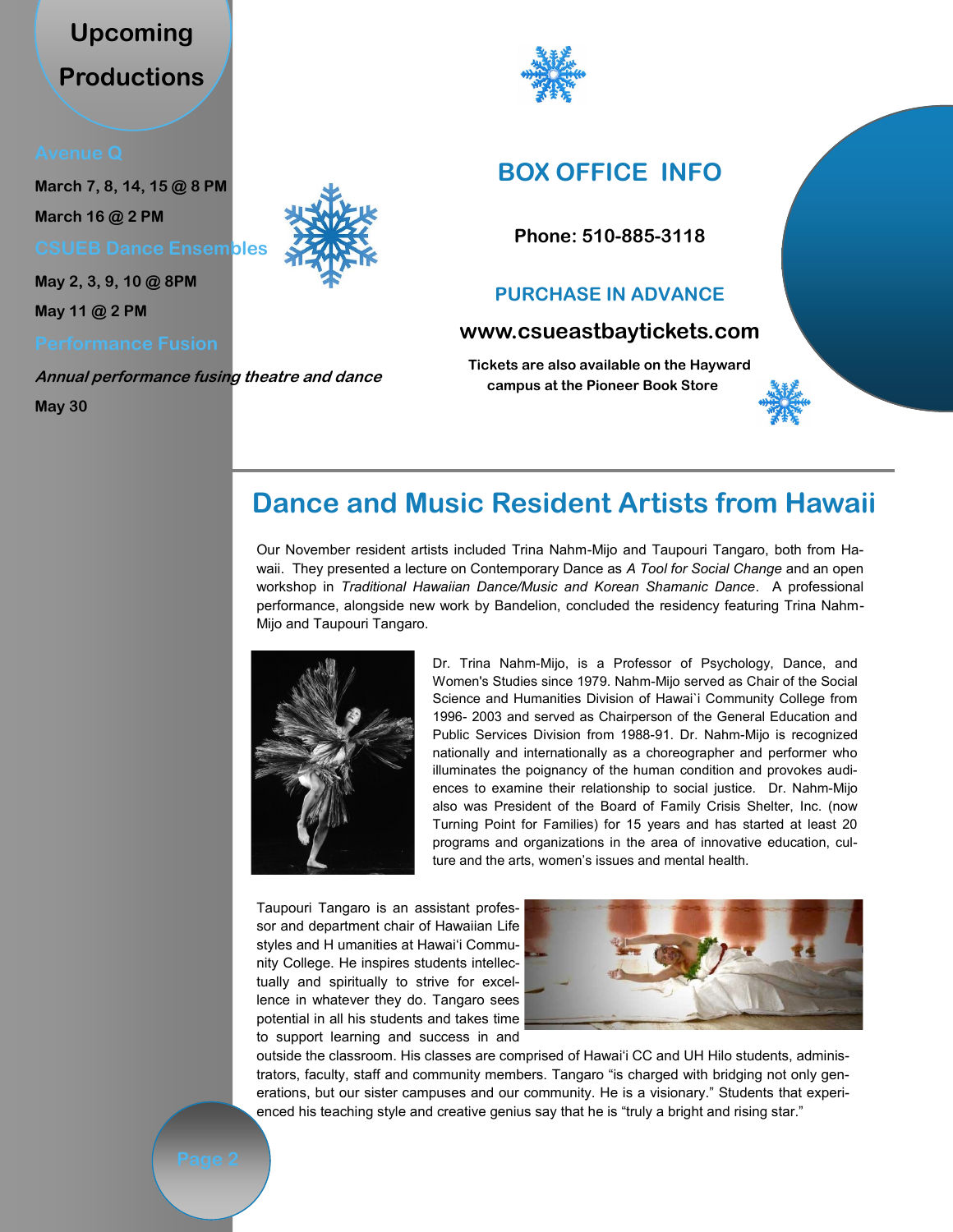## **Jessie Amoroso '94**

## **Alumni News**



Jessie Amoroso (Costume Design) is in his fifth season at A.C.T. and is currently the costume director for the company. His Bay Area theatre design and styling credits include work at the California Theatre Center, New Conservatory Theatre Center (NCTC), The Julia Morgan Theatre, Solano Community College Theater, The Berkeley City Club Theater, the Marines' Memorial Theatre, the Herbst Theatre, Herbst Pavilion and the Palace of Fine Arts. Other highlights include designing

two world premieres for Brad Erickson at NCTC, most recently *American Dream.*  At Theater Artaud he designed *Caligula*, featuring Nancy Carlin and at Z Space he designed *A Round-Heeled Woman*, starring Sharon Gless. He is a graduate of California State University, Hayward (now California State University, East Bay).



## **Belgica Paola Rodriguez '13**



This Summer I was able to have a beautiful choreographing and community building experience with Jo Kreiter at the Quesada Gardens with the Girlfly Summer program. Jo Kreiter invited me back as PR assistant and box office manager. She is an amazing artist and woman. I wanted to share this with all the Cal State East Bay people that helped me discover my love for Theater and Dance. She is equally as kind and also thinks outside the box. She reminds me a lot of why I enjoyed my years at Cal State East Bay. Jo Kreiter is a great Choreographer and Director; she does a lot for the bay area community, mainly young women of color. Thank you all



<https://www.facebook.com/events/167462203443527/> <http://flyawayproductions.com/about/>

## **H.E.L.P. 2013 Typhoon Haiyan Relief Benefit Show**

In 2010, the CSUEB Theatre & Dance Department, in collaboration with ASI Presents and several CSUEB Student Organizations, presented A Haitian Relief Benefit Concert. The following year, a small benefit production, H.E.L.P. (Helping Everyone Live Peacefully) was put together to raise awareness and funds for the victims of the 8.9 Earthquake in Japan. This year, we brought the event back on an even larger scale as H.E.L.P. 2013. The Benefit Show was held on December 8, 2013 . There was a raffle and silent auction. Following the Benefit Show, all audience members and volunteer performers gathered for a Candlelight Vigil. For more info:

<http://help2013benefitshow.wix.com/community>

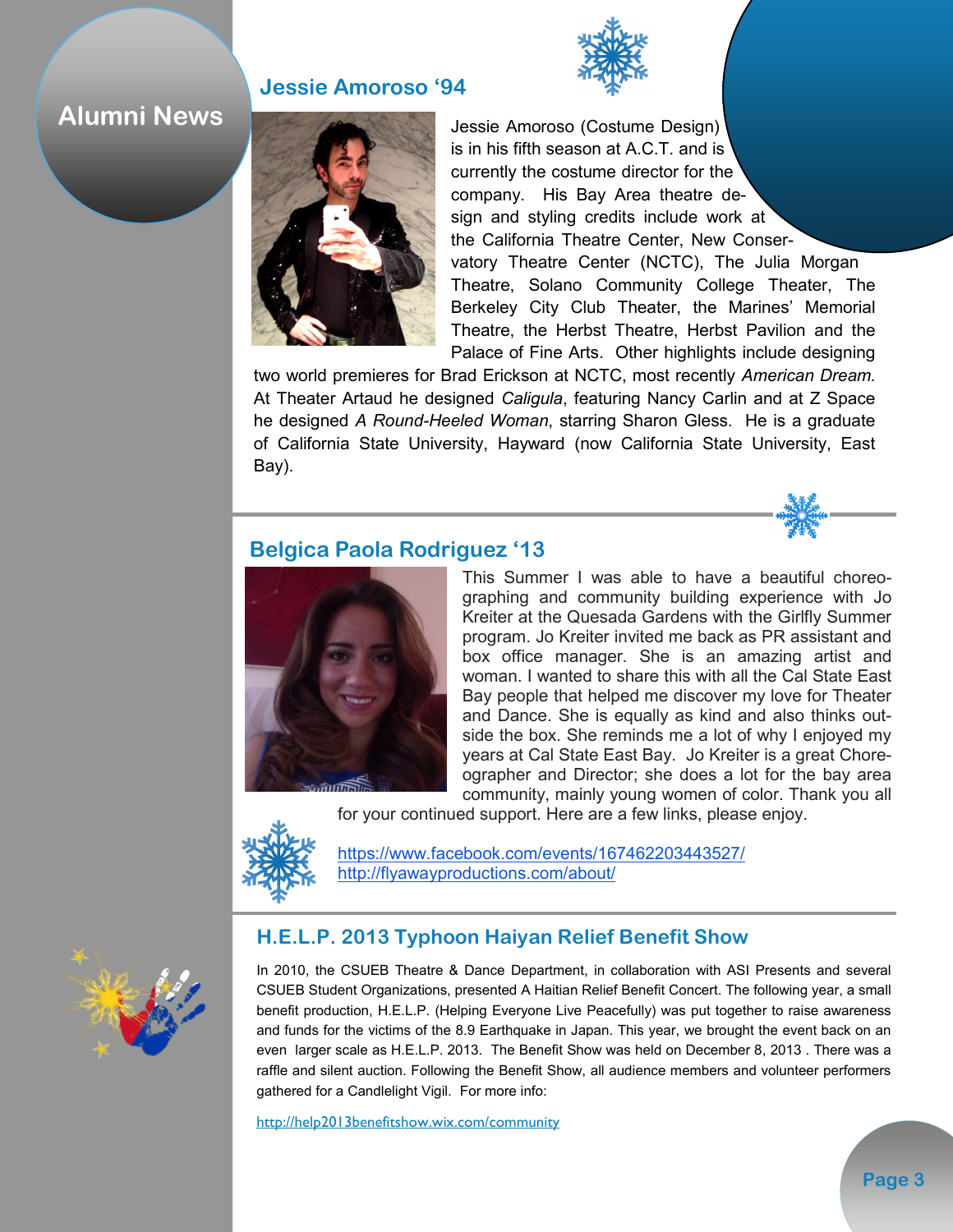## **External Links**

**These creative organizations and artists collaborate with our department in multiple, invaluable ways!**



**African and African American Performing Arts Coalition** www.bcfhereandnow.com

**AXIS Dance Company** www.axisdance.org

**Dandelion Dancetheater** www.dandeliondancetheater.org **Friends of the Arts** www.csueastbay.edu/about/foa/ **Impact Theatre** www.impacttheatre.com

**Nina Haft and Company**

www.ninahaftandcompany.com

**Shawl-Anderson Dance Center** 

[www.shawl-anderson.org](http://shawl-anderson.org) 





**Csueb TheatrenDance** @CSUEBTD

## **Faculty News**



## **All the More to Love**

Hillbarn Theatre presented a reading – the West Coast premiere – of the new musical *All the More to Love,* by CSUEB Theatre Associate Professor Marc Jacobs on January 9 at 7pm**.** The show premiered at the Phoenix Theatre, AZ and was voted "Season Favorite" by the subscribers, garnering full houses and a host of local awards.

The Story: Magic happens at *All the More to Love*, Erna's clothing store for plus-sized women -- and the occasional man. People left behind by the beauty industry blossom into glamour and love. An oil rigger gets in touch with his sensitive side, an opera diva gets revenge on those who won't let the fat lady sing, a pair of sling back pumps seduce a repressed data analyst and a timid librarian becomes enshrined in a masterpiece by Renoir. In their search for transcendence and beauty, customers arrive at Erna's doorstep, but no one leaves the same. *All the More to Love* celebrates the most diverse set of characters you'll ever see on a musical stage.

The Creators: Music by Craig Bohmler and lyrics by Marion Adler (Winners of the International Prize for Best Musical of the year.)

Book by Marc Jacobs (San Francisco Bay Area Critics Circle Award for Best Director of a Musical)